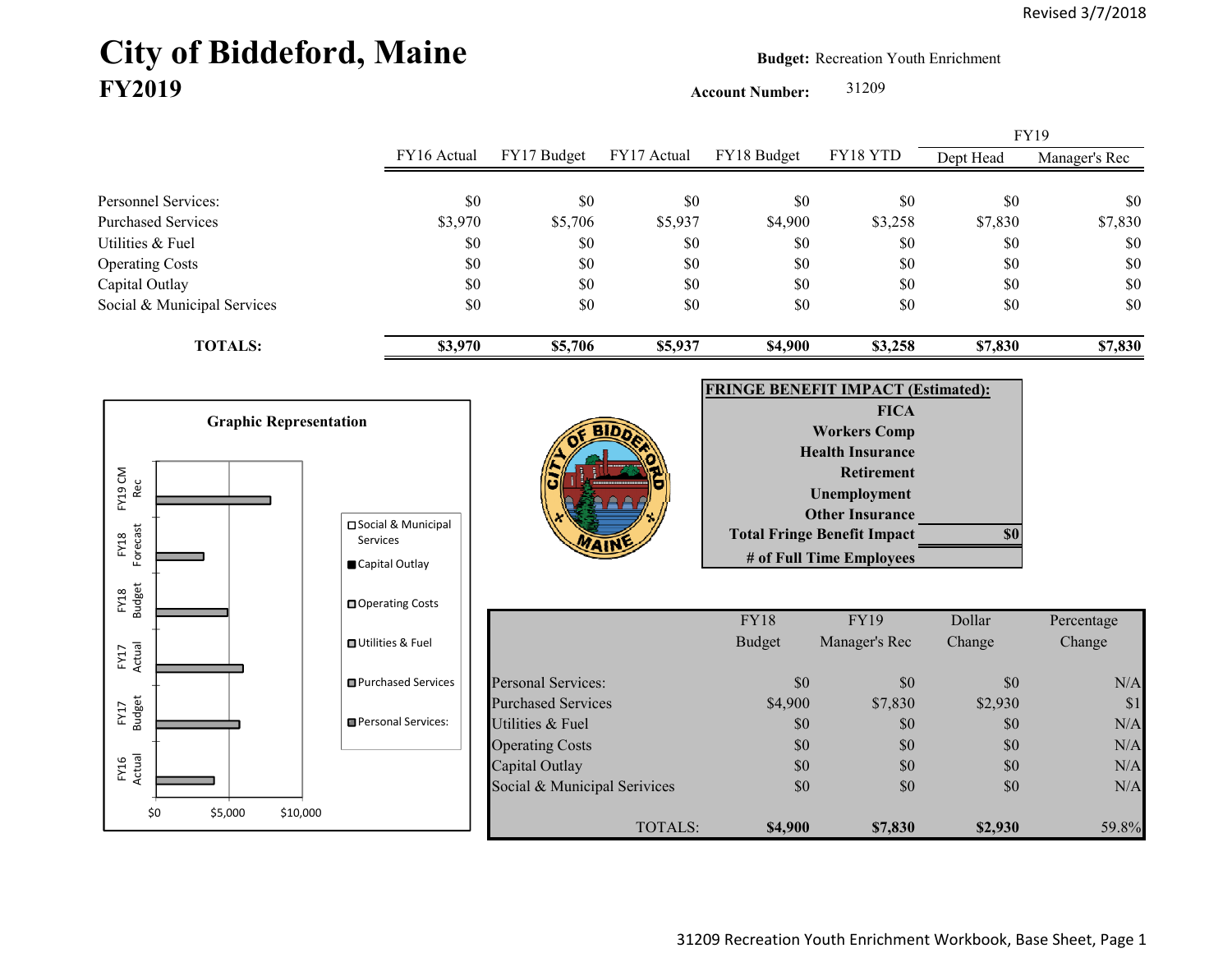## Purchased Services

| Account |                                   | <b>FY16</b> | <b>FY17</b> | FY17    | <b>FY18</b> | <b>FY18</b>  | <b>FY19</b> |           |
|---------|-----------------------------------|-------------|-------------|---------|-------------|--------------|-------------|-----------|
| Number  | Description                       | Actual      | Budget      | Actual  | Budget      | YTD 02/28/18 | Dept Head   | Mgr's Rec |
|         | 60365 Recreation Programs Expense | \$3,970     | \$5,706     | \$5,937 | \$4,900     | \$3,258      | \$7,830     | \$7,830   |
| Totals  |                                   | \$3,970     | \$5,706     | \$5,937 | \$4,900     | \$3,258      | \$7,830     | \$7,830   |